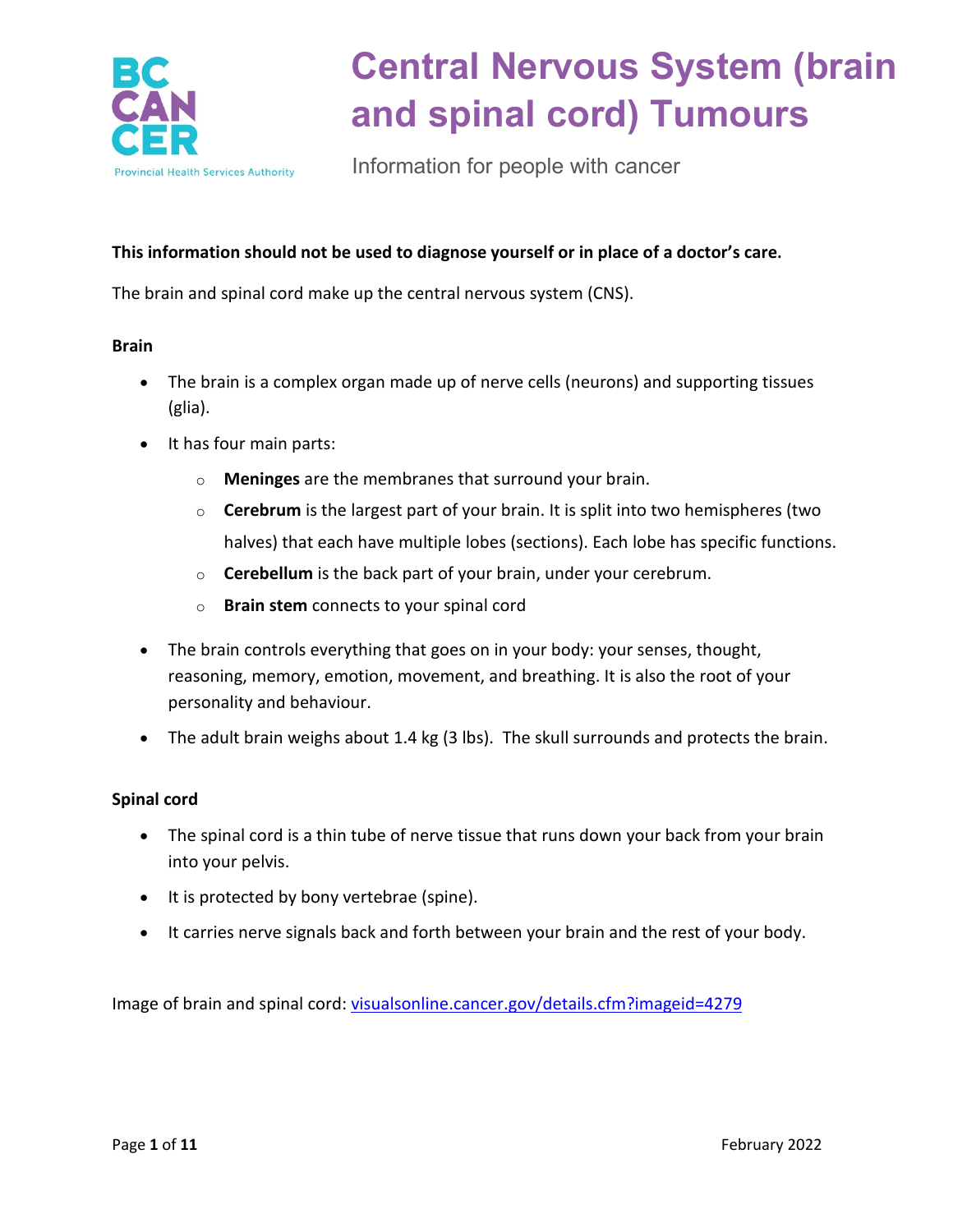

Information for people with cancer

## **Diagnosis and Staging**

What are the signs and symptoms of CNS tumours?

Many of the common symptoms of central nervous system (CNS) tumours can also be caused by other conditions.

These are some symptoms of CNS tumours:

- Headaches that do not get better with usual headache treatments and are often worse in the morning.
- Seizures.
- Nausea (feeling queasy) and vomiting.
- Vision changes such as double vision (seeing two of everything) or loss of vision.
- Unusual or sudden changes in activity level, personality or behavior.
- Unusual drowsiness (very sleepy).
- Walking, balance or fine motor problems (for example, difficulty picking up a pen with your fingers).

If you have any symptoms that you are worried about, please talk to your family doctor or nurse practitioner.

### How are CNS tumours diagnosed?

Tests that may help diagnose CNS tumours include:

- **Physical exam**
- **Neurological exam:** a doctor or nurse practitioner evaluates your nervous system, often using lights and reflex hammers, and asking questions.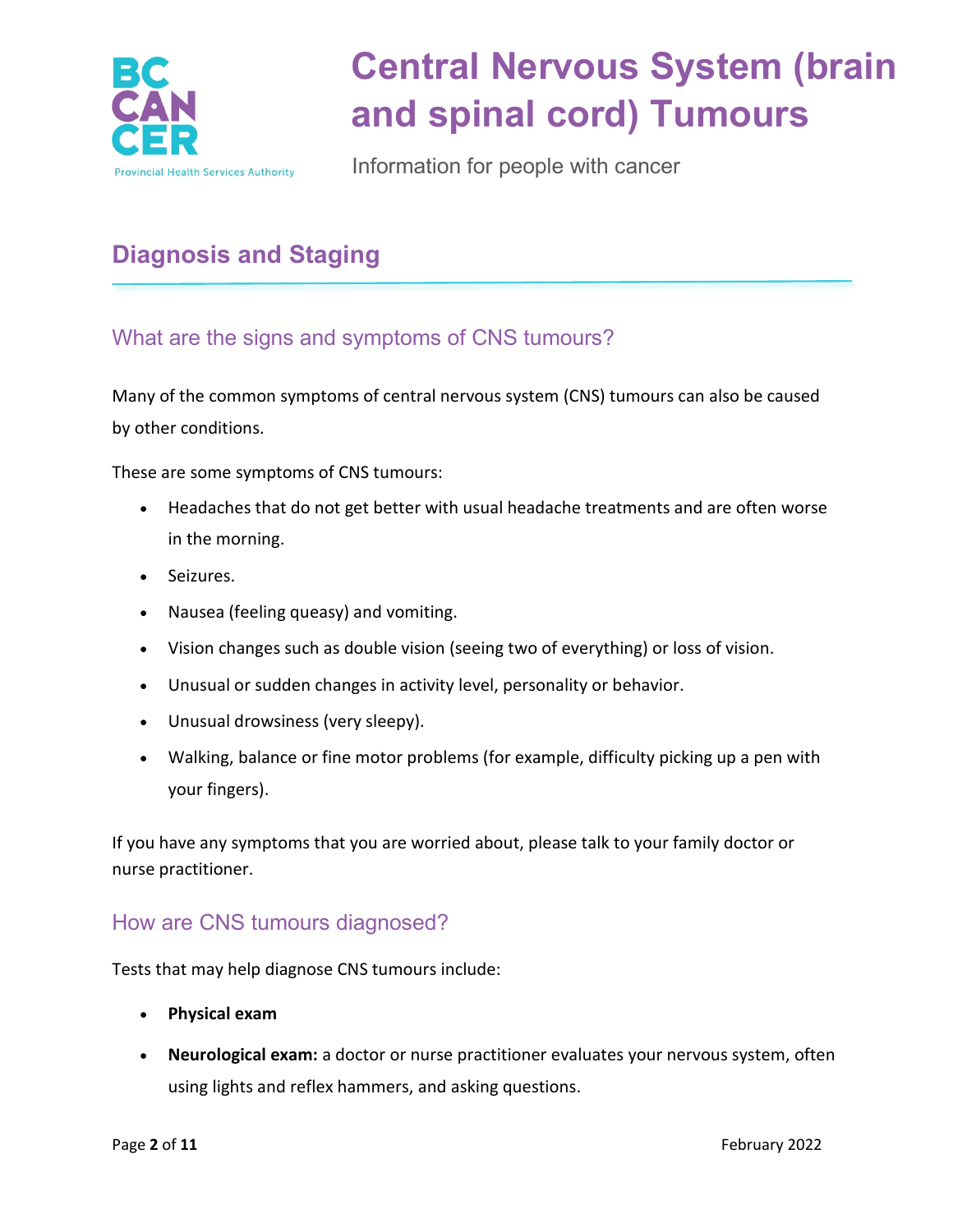

Information for people with cancer

- **Imaging tests such as Magnetic Resonance Imaging (MRI) and Computerized tomography (CT):** For these scans, you are injected with a contrast agent which makes the tumour easier to see in the brain and spine.
- **Lumbar puncture (spinal tap):** For some tumours, a needle can be placed into your spinal canal to collect cerebrospinal fluid. This fluid can be tested for tumour cells.
- **Angiography:** a contrast agent is injected into your vein or artery. X-rays are then used to see the vein or artery. This test is used to look at the flow of blood in the brain.
- **Biopsy:** A small amount of tissue from the tumour is removed so that a specialist (pathologist) can examine it under the microscope and make a diagnosis.

For more information on tests used to diagnose cancer, see our Recommended Websites Screening and Diagnosis section: [bccancer.bc.ca/our-services/services/library/recommended](http://www.bccancer.bc.ca/our-services/services/library/recommended-websites/screening-and-diagnosis-websites)[websites/screening-and-diagnosis-websites](http://www.bccancer.bc.ca/our-services/services/library/recommended-websites/screening-and-diagnosis-websites)

### What are the types of CNS tumours?

CNS tumours are sorted into types based on the type of brain cell involved and the grade of the tumour.

**Grade of the tumour**: How fast a tumour is growing determines the grade of the tumour. Brain tumours may have cells of different grades. The overall grade of the tumour is the highest grade of cell found in the tumour. Knowing the type helps us plan your treatment. It also tells us how your tumour might respond to treatment and whether it is more likely to come back after treatment.

CNS tumours have a grade from 1 to 4 based on how the cells look and behave.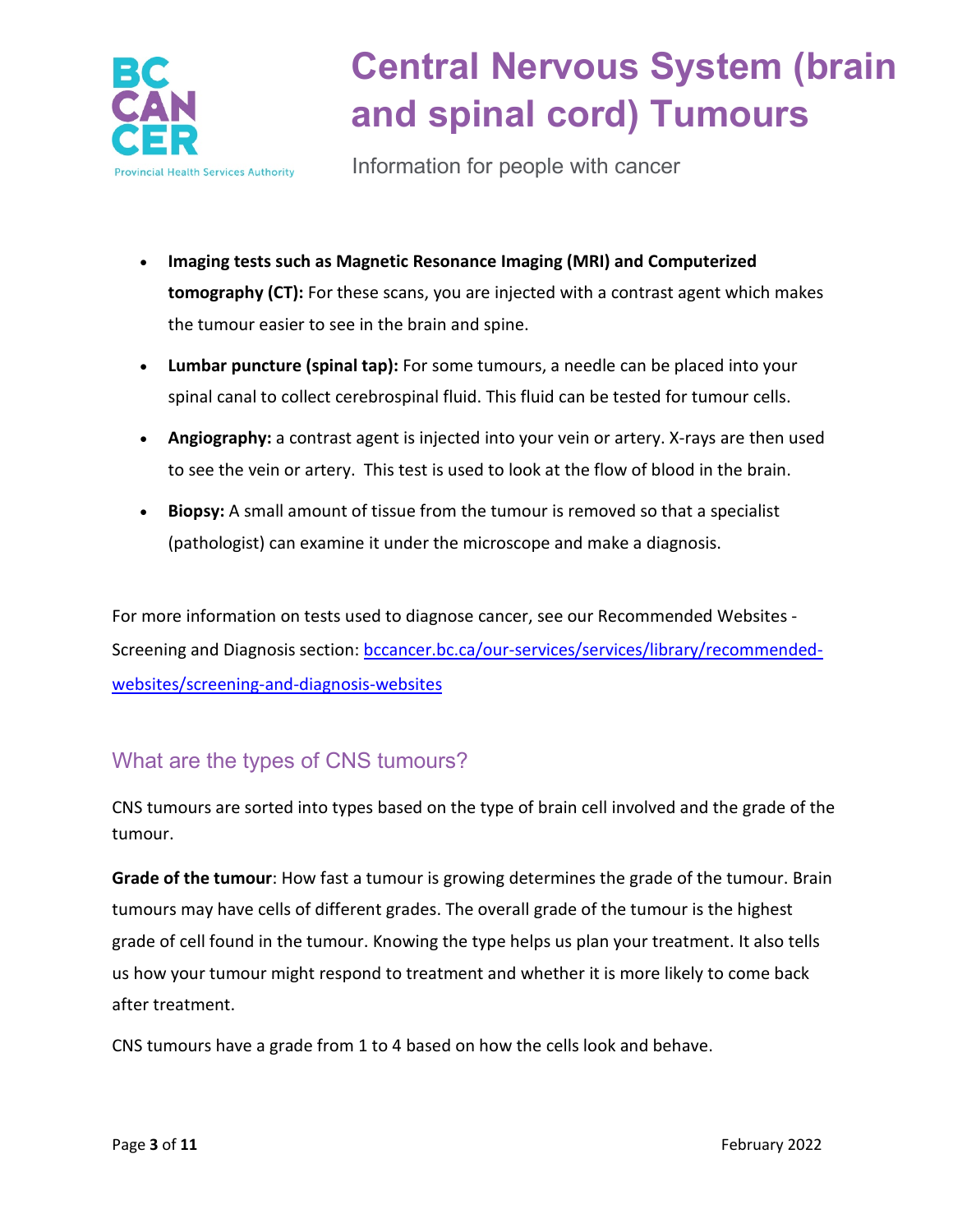

Information for people with cancer

- **Grade 1:** Slowest growing. Cells look almost normal. These tumours may be completely removed by surgery if they are in an area the surgeon can safely get to.
- **Grade 2:** Grow slightly faster than grade 1. May infiltrate, meaning they can grow into tissues around them. Sometimes they come back (recur) after surgery. They can become more aggressive over time.
- **Grade 3:** Fast-growing and malignant (may also be called aggressive). Grow into surrounding tissue and often come back after surgery.
- **Grade 4:** Fast-growing and malignant. Cells look very different from normal brain cells and grow aggressively into surrounding tissues.

#### **Staging**

Staging tells us how much the cancer has spread throughout the body. CNS tumours do not usually spread to other parts of the body. Therefore, we do not stage CNS tumours.

### **Types of CNS tumours**

#### **Primary fast-growing, malignant tumours**

**Gliomas** are tumours of the glia (supportive tissues).

- Astrocytes, oligodendrocytes and ependymal cells are different types of glial cells. The tumour types are astrocytomas, oligodendrogliomas and ependymomas. Oligodendrogliomas are particularly sensitive to treatment.
- Gliomas make up 45% (45 out of 100) of all tumours that start in brain cells (primary brain tumours).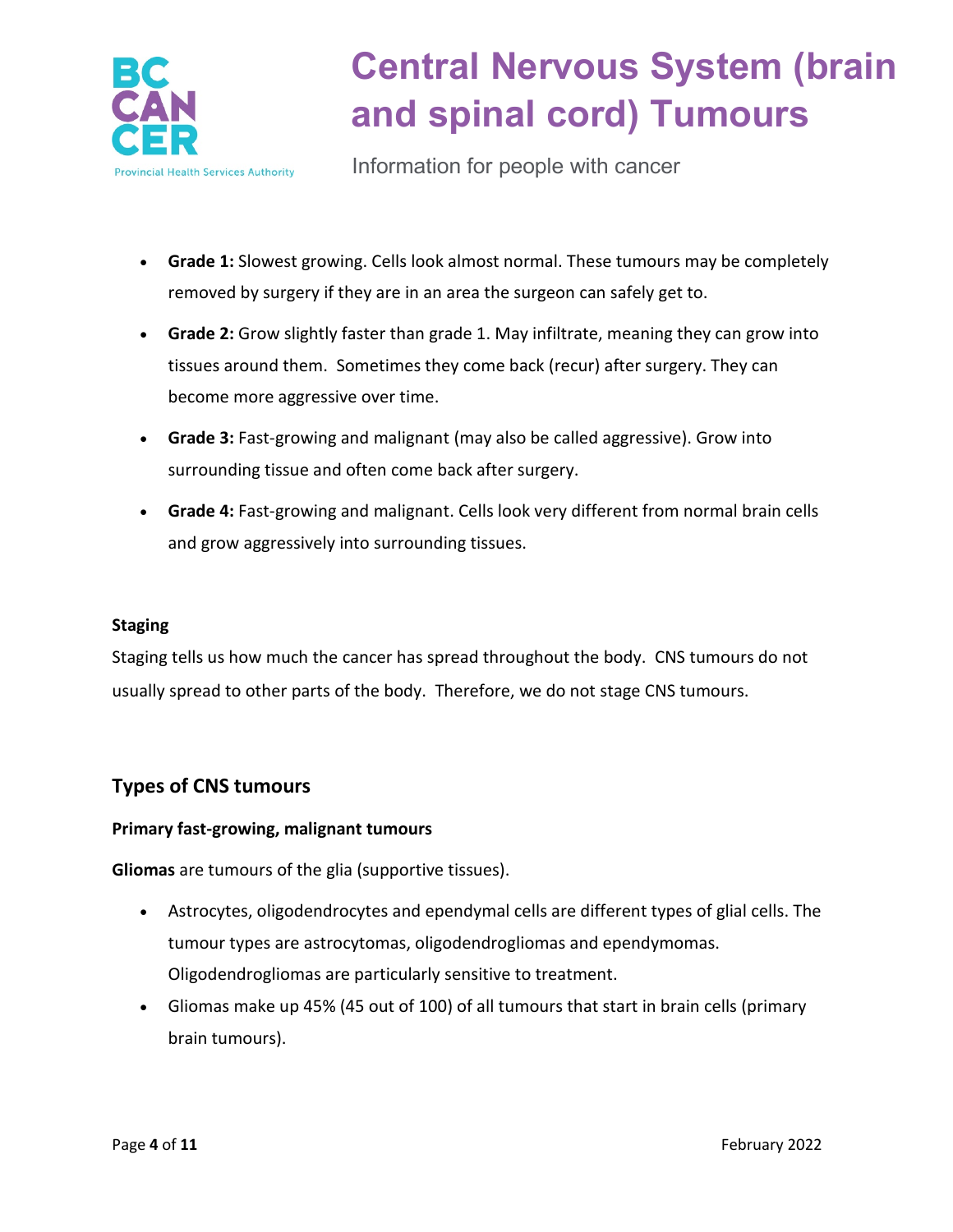

Information for people with cancer

**Medulloblastoma** is the most common malignant brain tumour in children, but can sometimes occur in adults. These start in the cerebellum, but they can spread to the spinal cord through the cerebrospinal fluid. We can test the tumour to see what type of medulloblastoma it is.

**Primary CNS lymphoma** is a rare form of non-Hodgkin lymphoma that starts in the lymph tissue (part of the immune system) of the brain, spinal cord or meninges.

#### **Primary low grade (slow-growing) tumours**

- **Acoustic neuroma** (also called acoustic schwannoma): Tumour of the nerve leading from the inner ear to the brain. They are rare and most often seen in middle-aged women [See note, Statistics]. As the neuroma grows, it puts pressure on nearby brain structures.
- **Meningioma:** Tumour of the meninges (membranes). Most common CNS tumour. A person with this tumour often has no symptoms. Most are not aggressive but some are.
- **Pituitary adenoma:** Tumour of the pituitary gland. This gland is the master gland of the body. It produces hormones that control many processes in the body, like growth and reproduction.
- **Craniopharyngioma:** Tumour in the pituitary gland and nearby areas. These are not common.
- **Pineal gland tumour:** Rare. These may affect the production of melatonin (a hormone that controls the sleep-wake cycle).
- **Neurofibroma:** Tumour that grows in cells that support peripheral nerves (nerves that connect the brain and spinal cord to the body).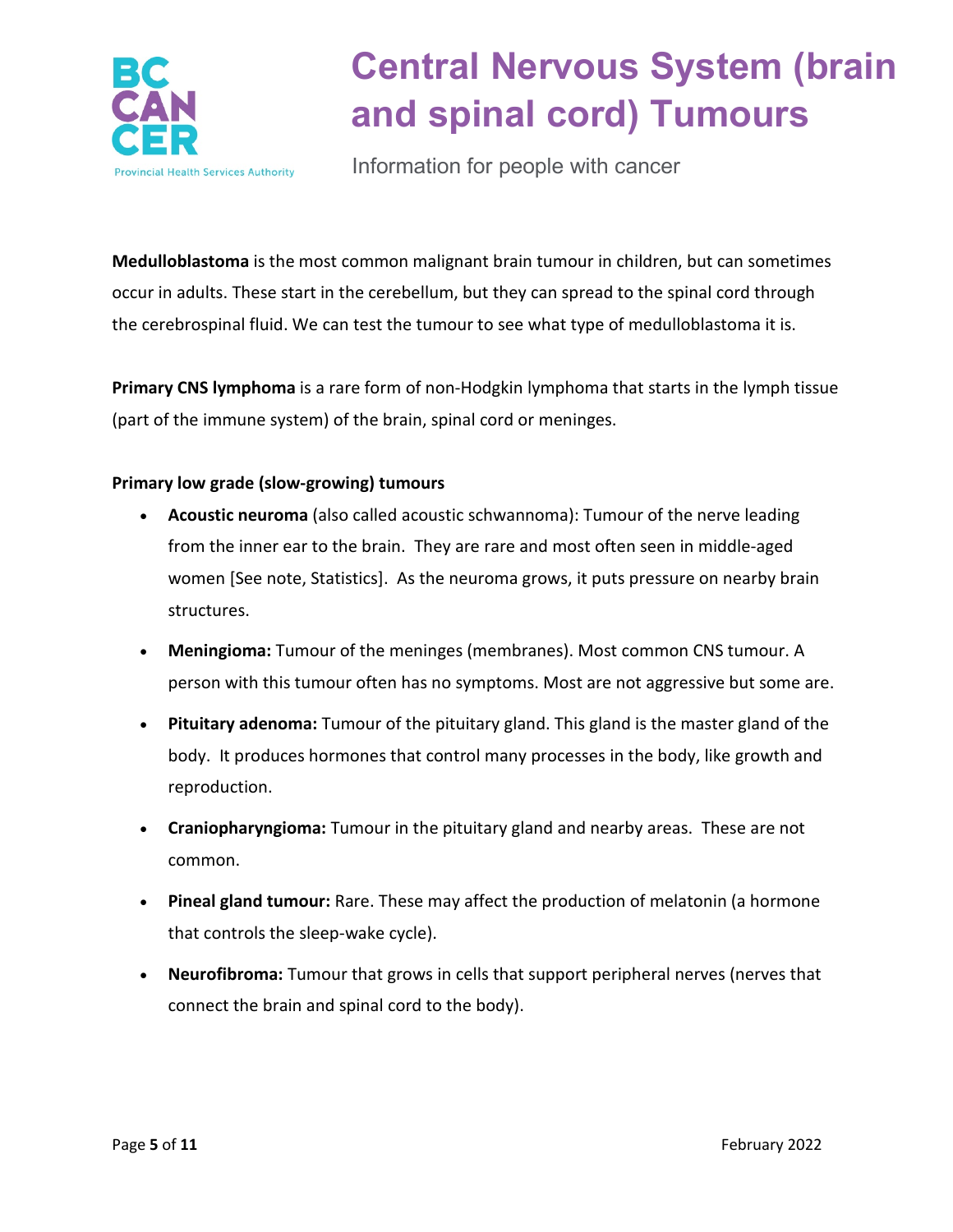

Information for people with cancer

#### **Secondary (metastatic) tumours**

These tumours have spread to the brain from cancer that started somewhere else in the body. The original cancer is often in the lungs, breasts, colon, or skin (melanomas). Sometimes we cannot tell where the original cancer started. Secondary brain tumours are more common than primary brain tumours, which start in the brain.

**Leptomeningeal tumours** grow in the membranes covering the brain and spinal cord. They often spread from a breast cancer.

### Molecular characteristics of CNS tumours

Certain features of the genetic makeup of the cells in the tumour are as important as the way the cells look under a microscope. These genetic, or molecular, features of cells help us understand how a tumour will behave. They also help us plan the right treatments for people with brain tumours. Some of the important molecular features of tumours are:

**MGMT (methylguanine methyltransferase**): MGMT is a gene that repairs damagedDNA in our cells. Under normal circumstances this is a good thing. However, cancer treatments work by damaging tumour cell DNA. So MGMT can help a cancer cell survive treatments like radiation therapy or chemotherapy. If MGMT is methylated (or silenced), it does not work properly. It cannot undo the damage done to cancer cells by treatment. Glioblastoma tumours that are MGMT methylated are more likely to respond well to treatment. If an older person has a tumour that is not MGMT methylated, we may not give them aggressive chemotherapy, because in these cases, the treatment can be more harmful than helpful.

**IDH (isocitrate dehydrogenase) 1 and 2**: People with tumours that have mutations (changes) in the IDH gene may respond better to treatment and have better outcomes.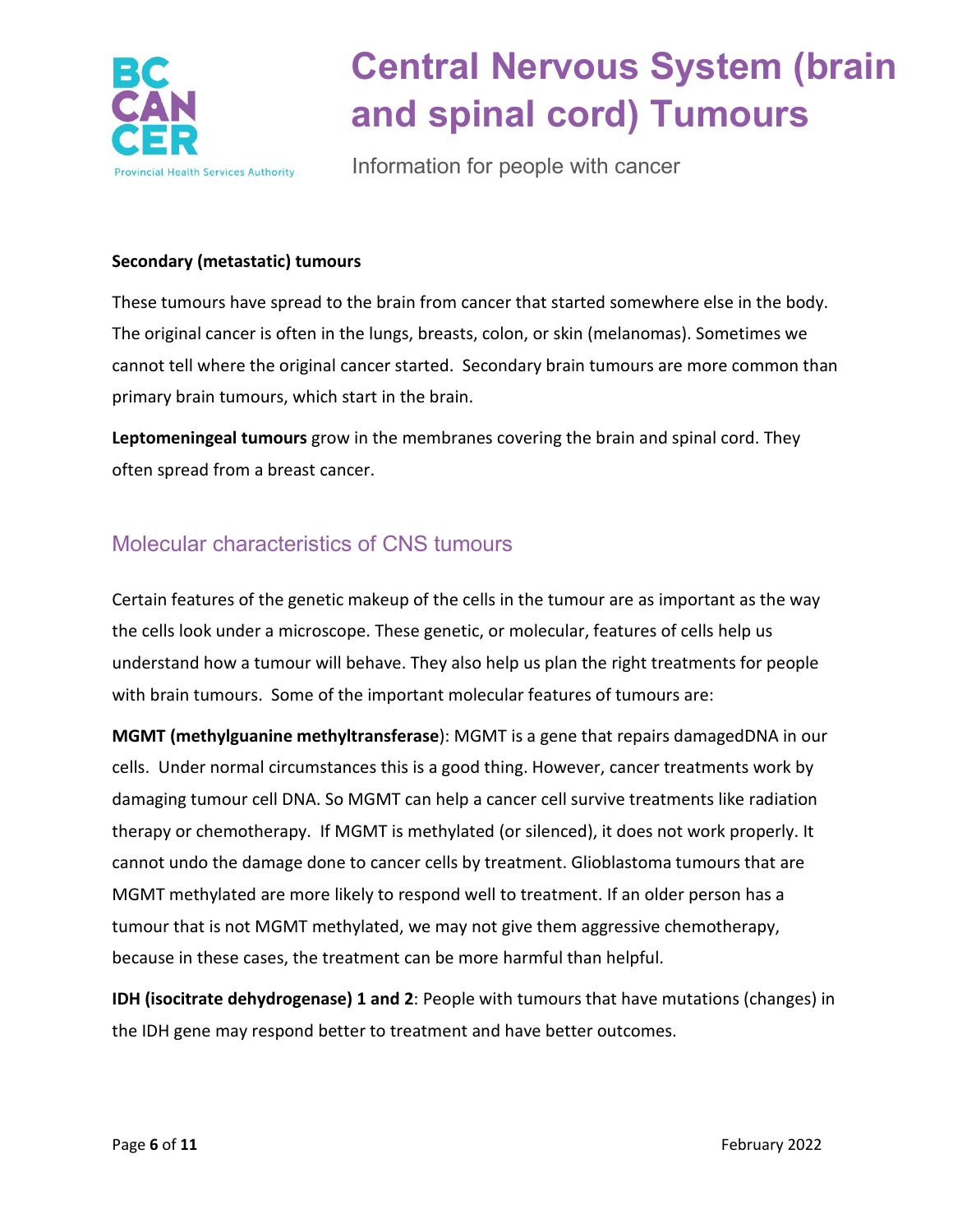

Information for people with cancer

**Ip/19q (short arm of chromosome 1 and long arm of chromosome 19):** Cancer cells that form oligodendrogliomas often have missing genetic material from chromosomes 1 and 19. These tumours are often more sensitive to treatment and associated with long survival for patients.

### **Treatment**

### How are CNS tumours treated?

Treatment may be different for each person, depending on their health and their tumour type. Your treatment may include:

#### **Surgery**

- The goal of surgery is to remove as much of the tumour as possible without damaging critical parts of your brain or spinal cord. Sometimes only a very small piece of the tumour can be safely removed. This piece of tissue is called a biopsy. It is tested to diagnose the tumour and plan treatment.
- For brain surgery, a craniotomy is almost always done. A piece of your skull bone is remove and the bone is put back at the end of the surgery.
- If a grade 1 tumour can be completely removed, this may be the only treatment needed.
- Sometimes surgical "debulking" is done to help relieve pressure from fluid buildup or a large tumour. When some of the tumour is taken out, it can help relieve symptoms.

**Radiation therapy** (high energy x-rays that kill or shrink cancer cells)

• Sometimes given after surgery to slow or stop the growth of remaining tumour cells.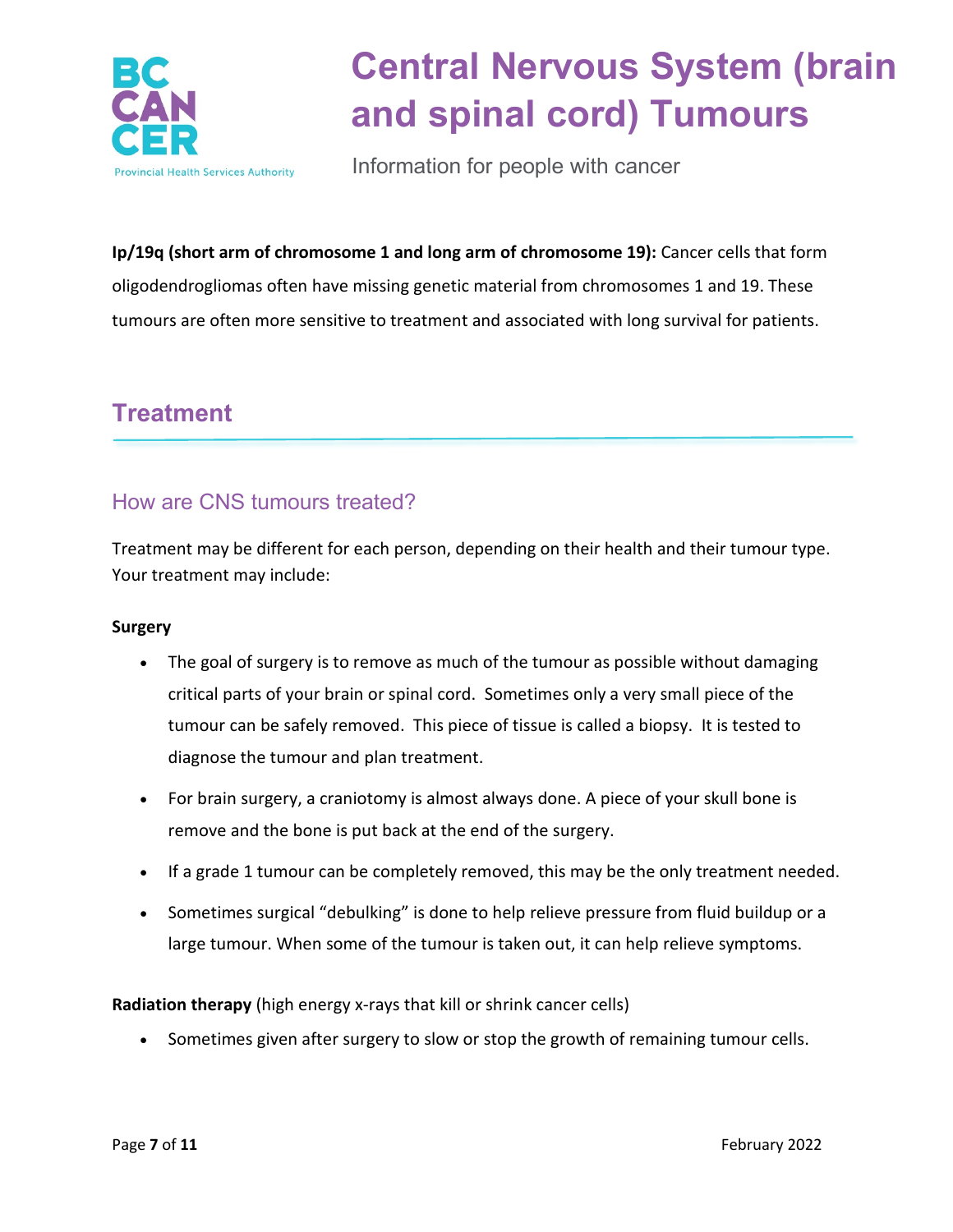

Information for people with cancer

- Radiation therapy is given using very specialized techniques to focus the beam of radiation at the tumour and minimize radiation of nearby tissues. For gliomas (see types of CNS tumours, above), we also give radiation to a small area around the tumour, to treat cells that may have spread there.
- Short-term side effects can include fatigue (extreme tiredness), hair loss, skin reactions, headache, nausea (feeling queasy).
- Longer term side effects can include problems with memory and thinking, and lower hormone production.
- For more information about radiation therapy go to: [bccancer.bc.ca/our-services/treatments/radiation-therapy](http://www.bccancer.bc.ca/our-services/treatments/radiation-therapy)

#### **Systemic therapy (drug therapy or chemotherapy)**

- Chemotherapy pills and intravenous (through your vein) chemotherapies are sometimes given after surgery and radiotherapy. We do this to kill any remaining cancer, to lower the risk of the cancer coming back (recurrence), or to treat a tumour that does start to grow again (recurs) after it has previously been treated,
- Sometimes we give chemotherapy with radiation therapy to make the radiation work better.
- Other drugs may be used to help manage symptoms. For example, steroids, such as dexamethasone, can help with swelling in the brain. Also, seizure medications can prevent seizures, help make them less severe and reduce how often they happen.
- For more information about systemic therapy go to: [bccancer.bc.ca/our-services/treatments/systemic-therapy-\(chemotherapy\)](http://www.bccancer.bc.ca/our-services/treatments/systemic-therapy-(chemotherapy))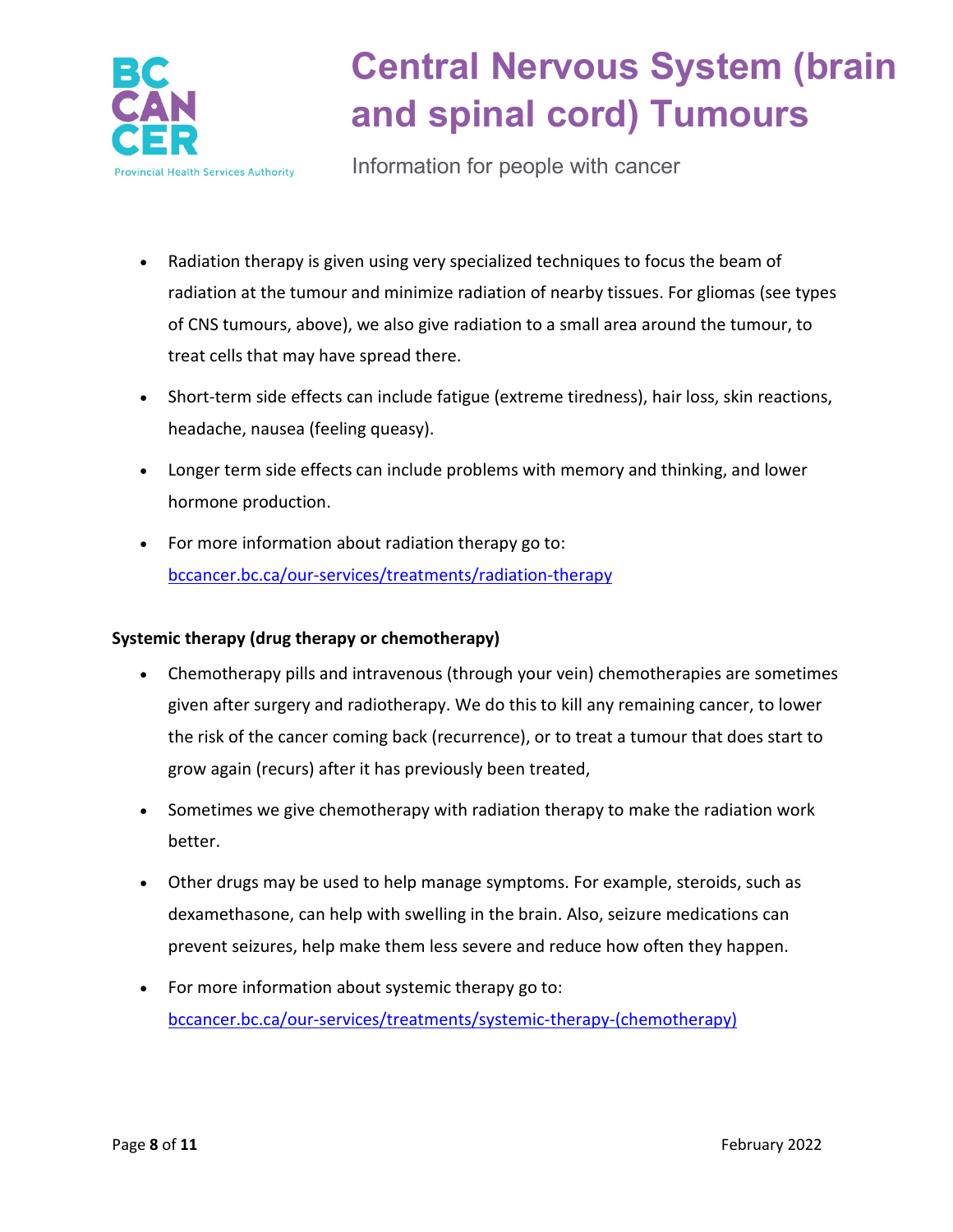

Information for people with cancer

### What is the follow-up after treatment?

- Follow-up testing and appointments are based on your disease type.
- Please read our Follow-up Plan for Brain Tumour Patients: [www.bccancer.bc.ca/cancer](http://www.bccancer.bc.ca/cancer-management-guidelines-site/Documents/2015_Follow-up%20prog%20forBrainTumourPatients.pdf)[management-guidelines-site/Documents/2015\\_Follow](http://www.bccancer.bc.ca/cancer-management-guidelines-site/Documents/2015_Follow-up%20prog%20forBrainTumourPatients.pdf)[up%20prog%20forBrainTumourPatients.pdf](http://www.bccancer.bc.ca/cancer-management-guidelines-site/Documents/2015_Follow-up%20prog%20forBrainTumourPatients.pdf)
- Guidelines for follow-up after treatment for CNS tumours are on our website: [www.bccancer.bc.ca/health-professionals/clinical-resources/cancer-management](http://www.bccancer.bc.ca/health-professionals/clinical-resources/cancer-management-manual/neuro-oncology/neuro-oncology)[manual/neuro-oncology/neuro-oncology](http://www.bccancer.bc.ca/health-professionals/clinical-resources/cancer-management-manual/neuro-oncology/neuro-oncology)
- These recommendations written for your doctor, nurse practitioner or specialist. You can look at them to see what appointments and tests you might need after treatment.
- After treatment, you may return to the care of your family doctor or specialist for regular follow-up. If you do not have a family doctor, please talk to your BC Cancer health care team.
- The BC Cancer Life after Cancer page has information on issues that cancer survivors may face: [bccancer.bc.ca/lifeaftercancer](http://www.bccancer.bc.ca/lifeaftercancer)

## **More Information**

### What causes CNS tumours and who gets them?

CNS tumours are rare. They make up about 2% (2 out of 100) of cancers. They are most common in young children and older adults, but can occur at any age.

Unlike other cancers, there are few known risk factors for CNS tumours.

Exposure to radiation, either from environmental sources or from radiation treatment, can increase your risk of CNS tumours. However, the benefit of treating an existing life-threatening tumour with radiation outweighs the potential risk of developing a tumour later in life.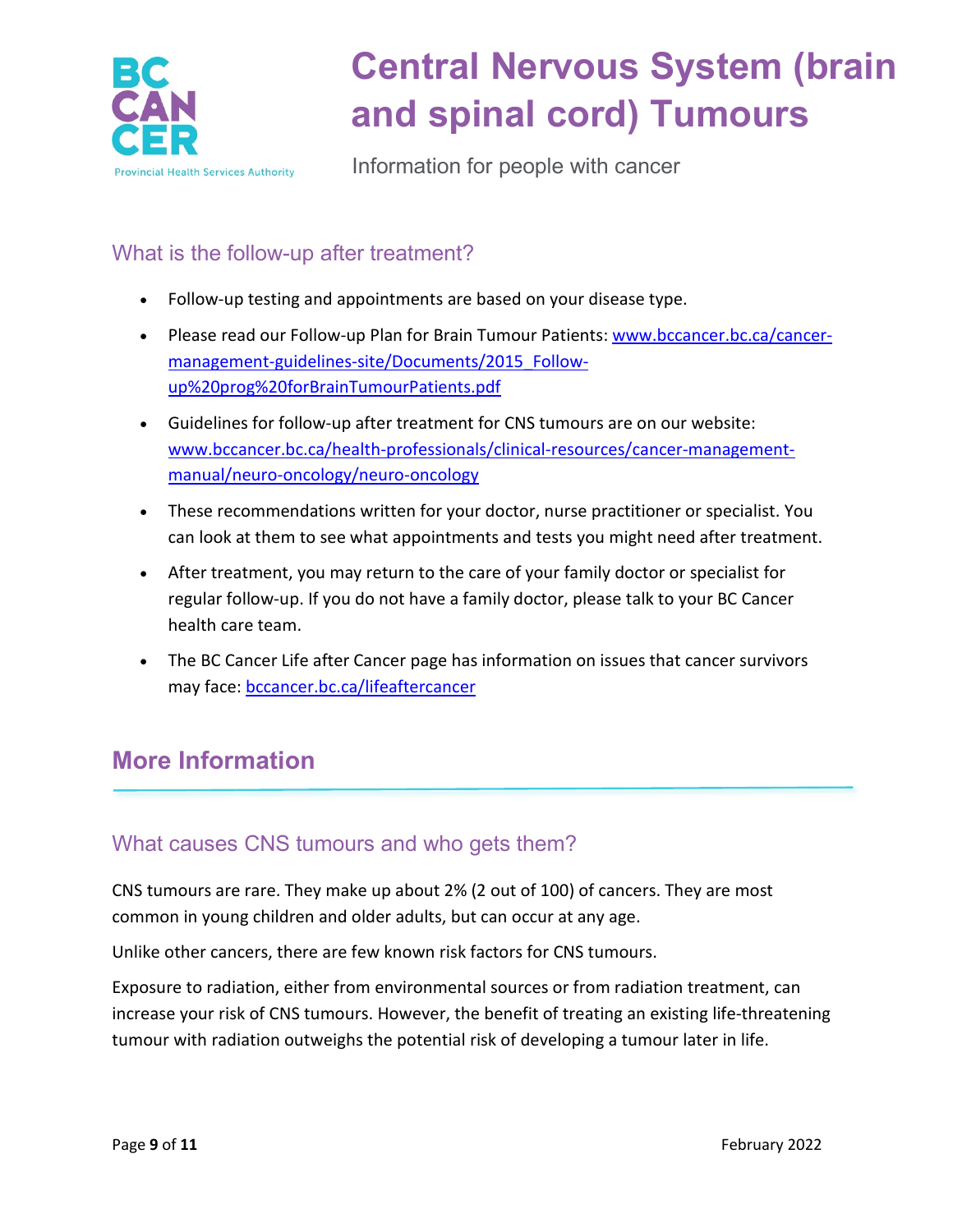

Information for people with cancer

There are some genetic conditions that may increase your risk of a brain tumour. These are not very common. They include neurofibromatosis types 1 and 2, Li Fraumeni syndrome, Lynch syndrome and tuberous sclerosis.

#### **Statistics on CNS tumours**

- B.C. statistics: [www.bccancer.bc.ca/health-info/disease-system-statistics/statistics-by](http://www.bccancer.bc.ca/health-info/disease-system-statistics/statistics-by-cancer-type)[cancer-type](http://www.bccancer.bc.ca/health-info/disease-system-statistics/statistics-by-cancer-type)
- Canada statistics: [www.cancer.ca/en/cancer-information/cancer-type/brain](https://www.cancer.ca/en/cancer-information/cancer-type/brain-spinal/statistics/?region=bc)[spinal/statistics/?region=bc](https://www.cancer.ca/en/cancer-information/cancer-type/brain-spinal/statistics/?region=bc)

**Note:** Available statistics do not have information about the inclusion of transgender and gender diverse participants. It is unknown how these statistics apply to transgender and gender diverse people. Patients are advised to speak with their primary care provider or specialists about their individual considerations and recommendations.

### Can I help prevent CNS tumours?

We do not know what causes most primary brain tumours so we do not know how to prevent them. The only way we know of is to avoid unnecessary radiation exposure.

Secondary brain tumours from lung cancer are common and lung cancer is strongly related to tobacco use.

• To lower your risk, do not smoke and try not to be exposed to tobacco and cigarette smoke. Even if you have been using tobacco for many years, quitting will lower your cancer risk. Support is available to help you successfully quit. Visit the BC Cancer Tobacco and Cancer Prevention page: [www.bccancer.bc.ca/health](http://www.bccancer.bc.ca/health-info/prevention/tobacco)[info/prevention/tobacco](http://www.bccancer.bc.ca/health-info/prevention/tobacco)

### Is there screening for CNS tumours?

There is no screening program for these tumours.